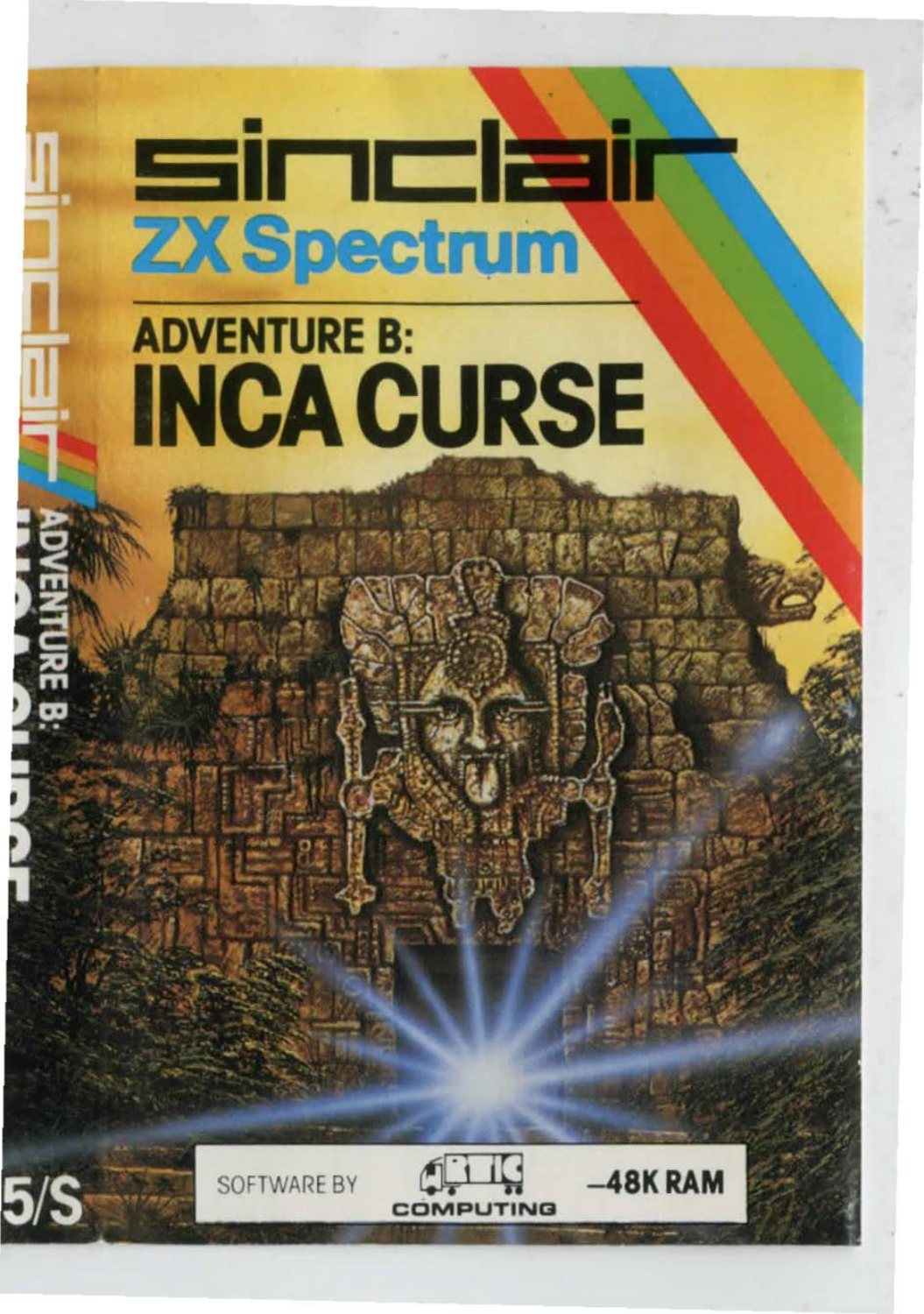## ADVENTURE B: INCA CURSE

ADVENTURES are games in which you explore and discover strange new worlds without leaving the comfort of your chair. The computer will act as your **puppet. eyes and other senses You instruct the computer using short sentences. usually verb-noun. and providing the computer understands 1t wlll obey**  your command. If the computer does not understand then try re-wording the command.

In each location you may find objects which you can **manipulate and use in further locauons to help you**  progress on your adventure. When entering your command you may use the DELETE key to erase any **letters** 

The game is written in machine code. The programme is saved with a game 'ADVENT' but it is simpler to load<br>by the LOAD " "CODE command.

In this ADVENTURE you find yourself in a South American Jungle, near an, as yet, undisturbed INCA **Temple Inside this temple you will find lots of treasure your aim is still to get out w1tb as much treasure as you can Beware . do not let greed be your downfall Your adventure 1s complete when you have returned to the 1ungle cleanng with treasure The highest score to date**  for treasure is 3200 points.

As this adventure is very large the programme also has cassette routines with which you can load and save a game at any stage.

To save the game. you QUIT the game The computer **then asks . 11 you want to save the game If you reply ·y**  the computer will display the READY CASSETTE. now start your cassette player on RECORD and hit any key **The game takes 2 seconds to save** 

To play a previously stored game. when you run the **programme you are asked ti you wish 10 restore a previously stored game . If you answer ·y the compu**ter again displays READY CASSETTE. You then cue up your tape; press play on your cassette and hit any **key The game will then continue from where you last**  left it.

> GOODLUCK1 © 1981 ARTIC COMPUTING